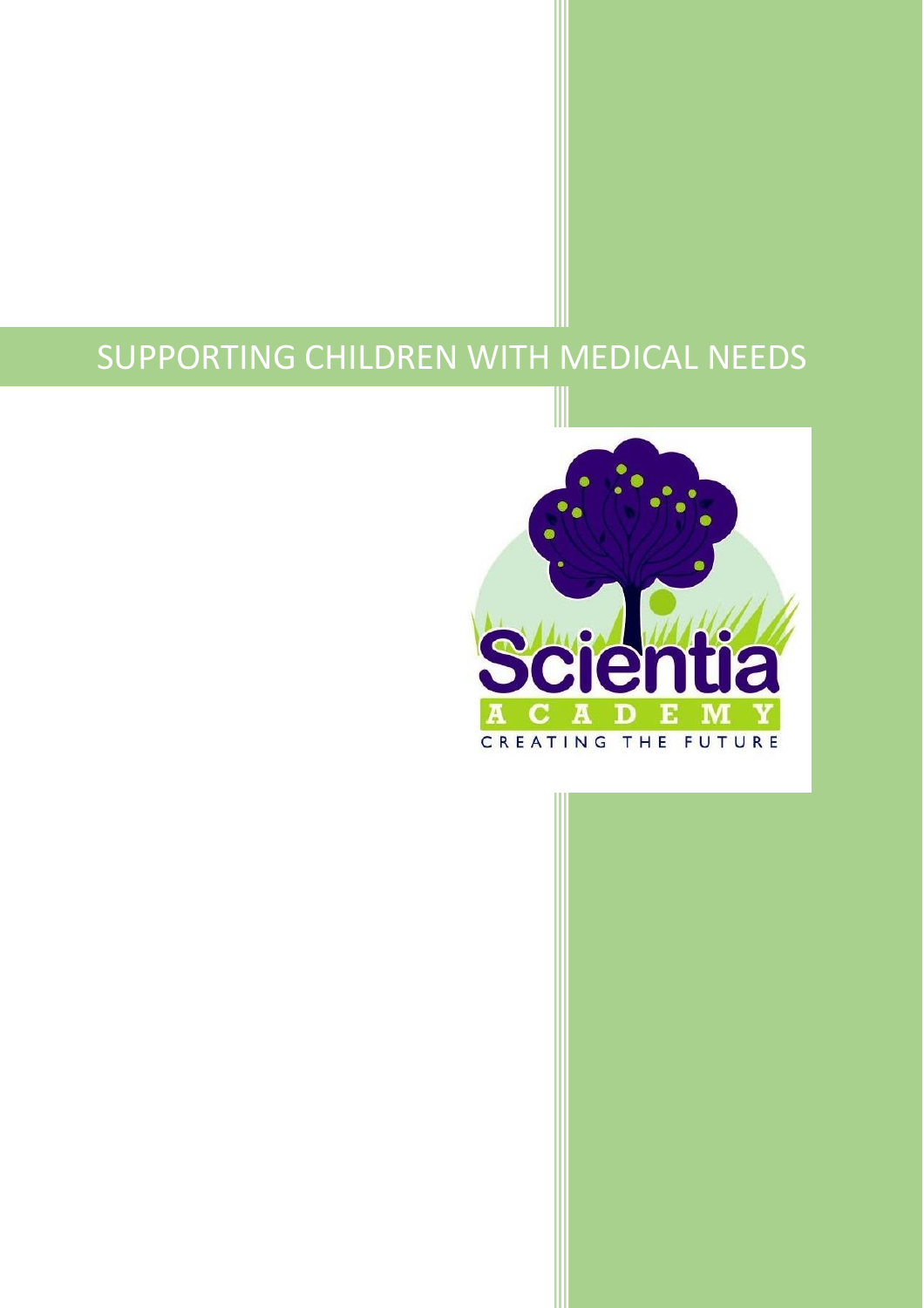## **Supporting Children with Medical Needs Policy**

### **Policy Statement**

**This school is an inclusive community that welcomes and supports pupils with medical conditions.**

**This school provides all pupils with any medical condition the same opportunities as others at school.**

**We will help to ensure they can:**

- **be healthy**
- **stay safe**
- **enjoy and achieve**
- **make a positive contribution**
- **achieve economic wellbeing once they leave school.**
- The school makes sure all staff understand their duty of care to children and young people in the event of an emergency.
- All staff feel confident in knowing what to do in an emergency.
- This school understands that certain medical conditions are debilitating and potentially life threatening, particularly if poorly managed or misunderstood.
- This school understands the importance of medication and care being taken as directed by healthcare professionals and parents.
- All staff understand the medical conditions that affect pupils at this school. Staff receive training on the impact medical conditions can have on pupils.

#### **1) This school is an inclusive community that supports and welcomes pupils with medical conditions.**

- This school is welcoming and supportive of pupils with medical conditions. It provides children with medical conditions with the same opportunities and access to activities (both school based and out-of-school) as other pupils. No child will be denied admission or prevented from taking up a place in this school because arrangements for their medical condition have not been made.
- This school will listen to the views of pupils and parents.
- Pupils and parents feel confident in the care they receive from this school and the level of that care meets their needs.
- Staff understand the medical conditions of pupils at this school and that they may be serious, adversely affect a child's quality of life and impact on their ability to learn.
- All staff understand their duty of care to children and young people and know what to do in the event of an emergency.
- The whole school and local health community understand and support the medical conditions policy.
- This school understands that all children with the same medical condition will not have the same needs.
- The school recognises that duties in the Children and Families Act (England only), the Equality Act (England, Wales and Scotland) and the Disability Discrimination Act (Northern Ireland only) relate to children with disability or medical conditions and are anticipatory.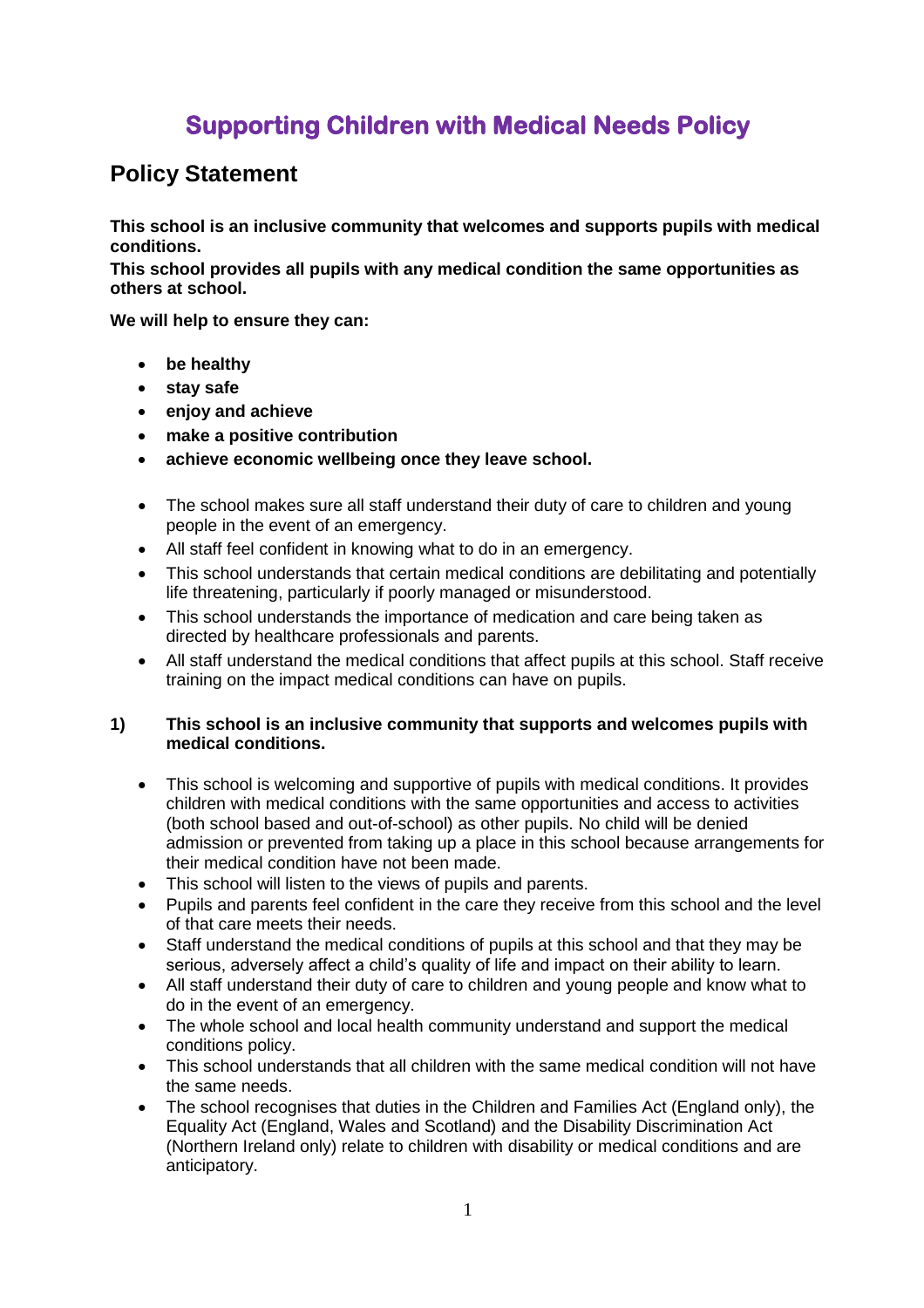#### **2) This school's medical conditions policy is drawn up in consultation with a wide range of local key stakeholders within both the school and health settings.**

 Stakeholders should include pupils, parents, school nurse, school staff, governors, the school employer, relevant local health services and relevant supporter organisations.

#### **3) The medical conditions policy is supported by a clear communication plan for staff, parents\* and other key stakeholders to ensure its full implementation.**

 Pupils, parents, relevant local healthcare staff, and other external stakeholders are informed of and reminded about the medical conditions policy through clear communication channels.

#### **4) All children with a medical condition should have an educational health care plan (EHCP).**

- An EHCP details exactly what care a child needs in school, when they need it and who is going to give it.
- It should also include information on the impact any health condition may have on a child's learning, behaviour or classroom performance.
- This should be drawn up with input from the child (if appropriate) their parent/carer, relevant school staff and healthcare professionals, ideally a specialist if the child has one.

#### **5) All staff understand and are trained in what to do in an emergency for children with medical conditions at this school.**

- All school staff, including temporary or supply staff, are aware of the medical conditions at this school and understand their duty of care to pupils in an emergency.
- All staff receive training in what to do in an emergency and this is refreshed at least once a year.
- A child's IHP should, explain what help they need in an emergency. The EHCP will accompany a pupil should they need to attend hospital. Parental permission will be sought and recorded in the EHCP for sharing the EHCP within emergency care settings.

#### **6) All staff understand and are trained in the school's general emergency procedures.**

- All staff, including temporary or supply staff, know what action to take in an emergency and receive updates at least yearly.
- If a pupil needs to attend hospital, a member of staff (preferably known to the pupil) will stay with them until a parent arrives, or accompany a child taken to hospital by ambulance. They will not take pupils to hospital in their own car.

#### **7) This school has clear guidance on providing care and support and administering medication at school.**

- This school understands the importance of medication being taken and care received as detailed in the pupil's EHCP.
- This school will make sure that there are more than one members of staff who have been trained to administer the medication and meet the care needs of an individual child. This includes escort staff for home to school transport if necessary. This school will ensure that there are sufficient numbers of staff trained to cover any absences,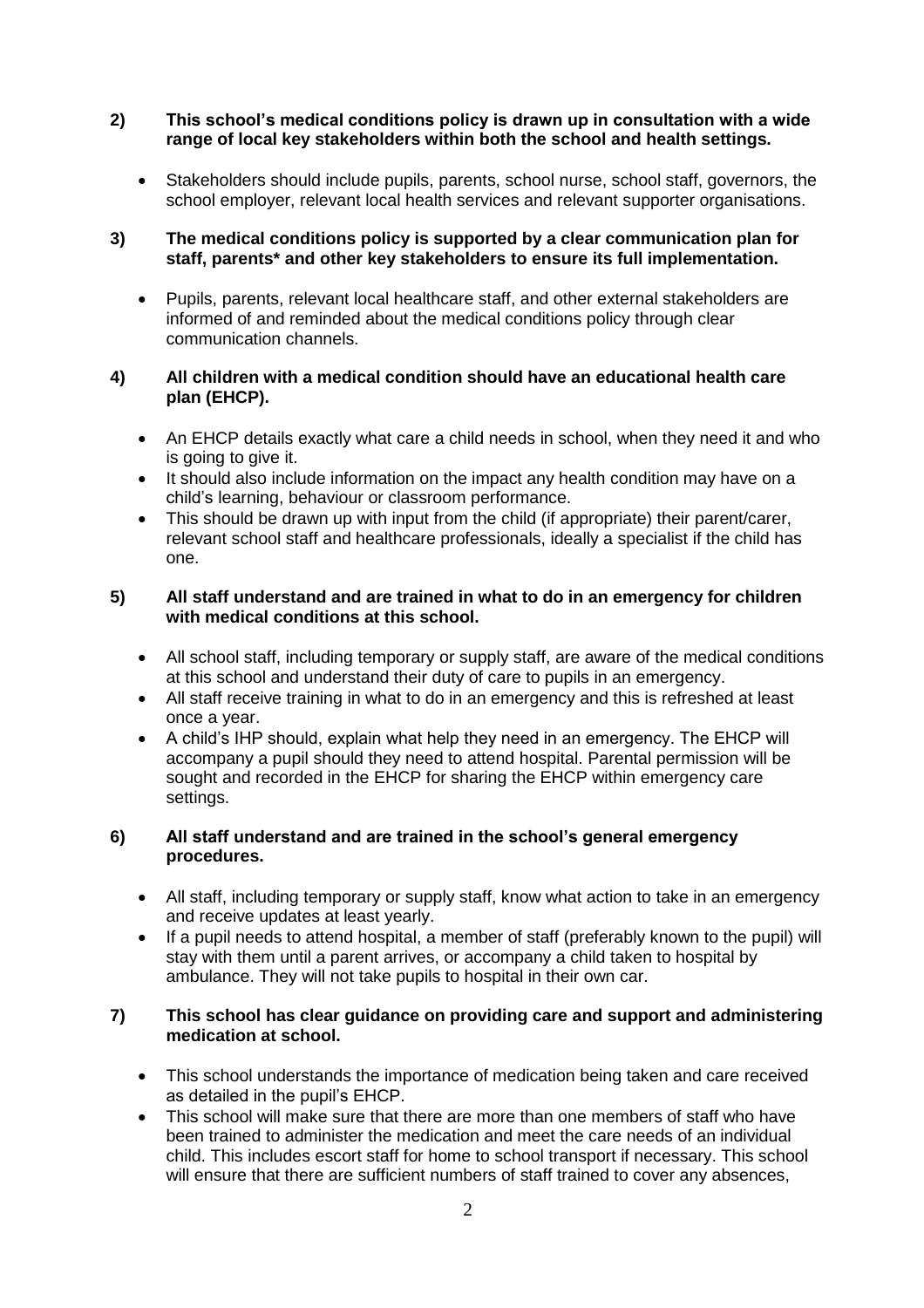staff turnover and other contingencies. This school's governing body has made sure that there is the appropriate level of insurance and liability cover in place.

- This school will not give medication (prescription or non-prescription) to a child under 16 without a parent's written consent except in exceptional circumstances, and every effort will be made to encourage the pupil to involve their parent, while respecting their confidentiality.
- If a pupil misuses their medication, or anyone else's, their parent is informed as soon as possible and the school's disciplinary procedures are followed.
- When administering medication, for example pain relief, this school will check the maximum dosage and when the previous dose was given. Parents will be informed. This school will not give a pupil under 16 aspirin unless prescribed by a doctor.
- This school will make sure that a trained member of staff is available to accompany a pupil with a medical condition on an off-site visit, including overnight stays.
- Parents at this school understand that they should let the school know immediately if their child's needs change.

#### **8) This school has clear guidance on the storage of medication and equipment at school.**

- This school makes sure that all staff understand what constitutes an emergency for an individual child and makes sure that emergency medication/equipment is readily available wherever the child is in the school and on off-site activities, and is not locked away. Pupils may carry their emergency medication with them if they wish/this is appropriate.
- Pupils may carry their own medication/equipment, or they should know exactly where to access it.
- Pupils can carry controlled drugs if they are competent, otherwise this school will keep controlled drugs stored securely, but accessibly, with only named staff having access. Staff at this school can administer a controlled drug to a pupil once they have had specialist training.
- This school will make sure that all medication is stored safely, and that pupils with medical conditions know where they are at all times and have access to them immediately.
- This school will store medication that is in date and labelled in its original container where possible, in accordance with its instructions. The exception to this is insulin, which though must still be in date, will generally be supplied in an insulin injector pen or a pump.
- Parents are asked to collect all medications/equipment at the end of the school term, and to provide new and in-date medication at the start of each term.
- This school disposes of needles and other sharps in line with local policies. Sharps boxes are kept securely at school and will accompany a child on off-site visits. They are collected and disposed of in line with local authority procedures.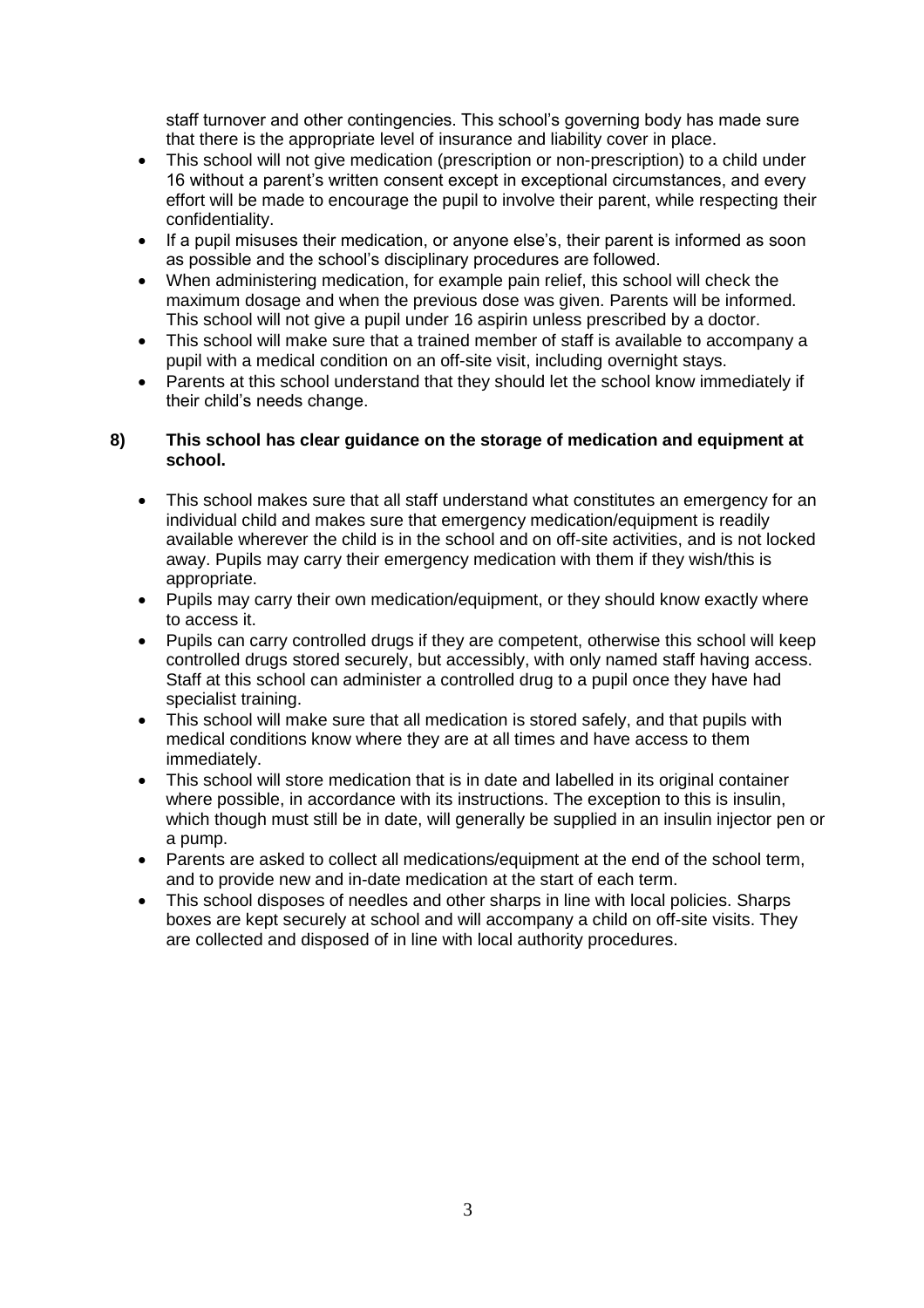#### **9) This school has clear guidance about record keeping.**

- Parents at this school are asked if their child has any medical conditions on the enrolment form.
- This school uses an EHCP to record the support an individual pupil needs around their medical condition. The IHP is developed with the pupil (where appropriate), parent, school staff, specialist nurse (where appropriate) and relevant healthcare services.
- This school has a centralised register of EHCPs, and an identified member of staff has the responsibility for this register.
- IHPs are regularly reviewed, at least every year or whenever the pupil's needs change.
- The pupil (where appropriate) parents, specialist nurse (where appropriate) and relevant healthcare services hold a copy of the IHP. Other school staff are made aware of and have access to the EHCP for the pupils in their care.
- This school makes sure that the pupil's confidentiality is protected.
- This school seeks permission from parents before sharing any medical information with any other party.
- This school meets with the pupil (where appropriate), parent, specialist nurse (where appropriate) and relevant healthcare services prior to any overnight or extended day visit to discuss and make a plan for any extra care requirements that may be needed. This is recorded in the pupil's EHCP which accompanies them on the visit.
- This school keeps an accurate record of all medication administered, including the dose, time, date and supervising staff.
- This school makes sure that all staff providing support to a pupil and other relevant teams have received suitable training and ongoing support, to make sure that they have confidence to provide the necessary support and that they fulfil the requirements set out in the pupil's EHCP. This should be provided by the specialist nurse/school nurse/other suitably qualified healthcare professional and/or the parent. The specialist nurse/school nurse/other suitably qualified healthcare professional will confirm their competence, and this school keeps an up-to-date record of all training undertaken and by whom.

#### **10) This school ensures that the whole school environment is inclusive and favourable to pupils with medical conditions. This includes the physical environment, as well as social, sporting and educational activities.**

- This school is committed to providing a physical environment accessible to pupils with medical conditions and pupils are consulted to ensure this accessibility. This school is also committed to an accessible physical environment for out-of-school activities.
- This school makes sure the needs of pupils with medical conditions are adequately considered to ensure their involvement in structured and unstructured activities, extended school activities and residential visits.
- All staff are aware of the potential social problems that pupils with medical conditions may experience and use this knowledge, alongside the school's bullying policy, to help prevent and deal with any problems. They use opportunities such as PSHE and science lessons to raise awareness of medical conditions to help promote a positive environment.
- This school understands the importance of all pupils taking part in physical activity and that all relevant staff make appropriate adjustments to physical activity sessions to make sure they are accessible to all pupils. This includes out-of-school clubs and team sports.
- This school understands that all relevant staff are aware that pupils should not be forced to take part in activities if they are unwell. They should also be aware of pupils who have been advised to avoid/take special precautions during activity, and the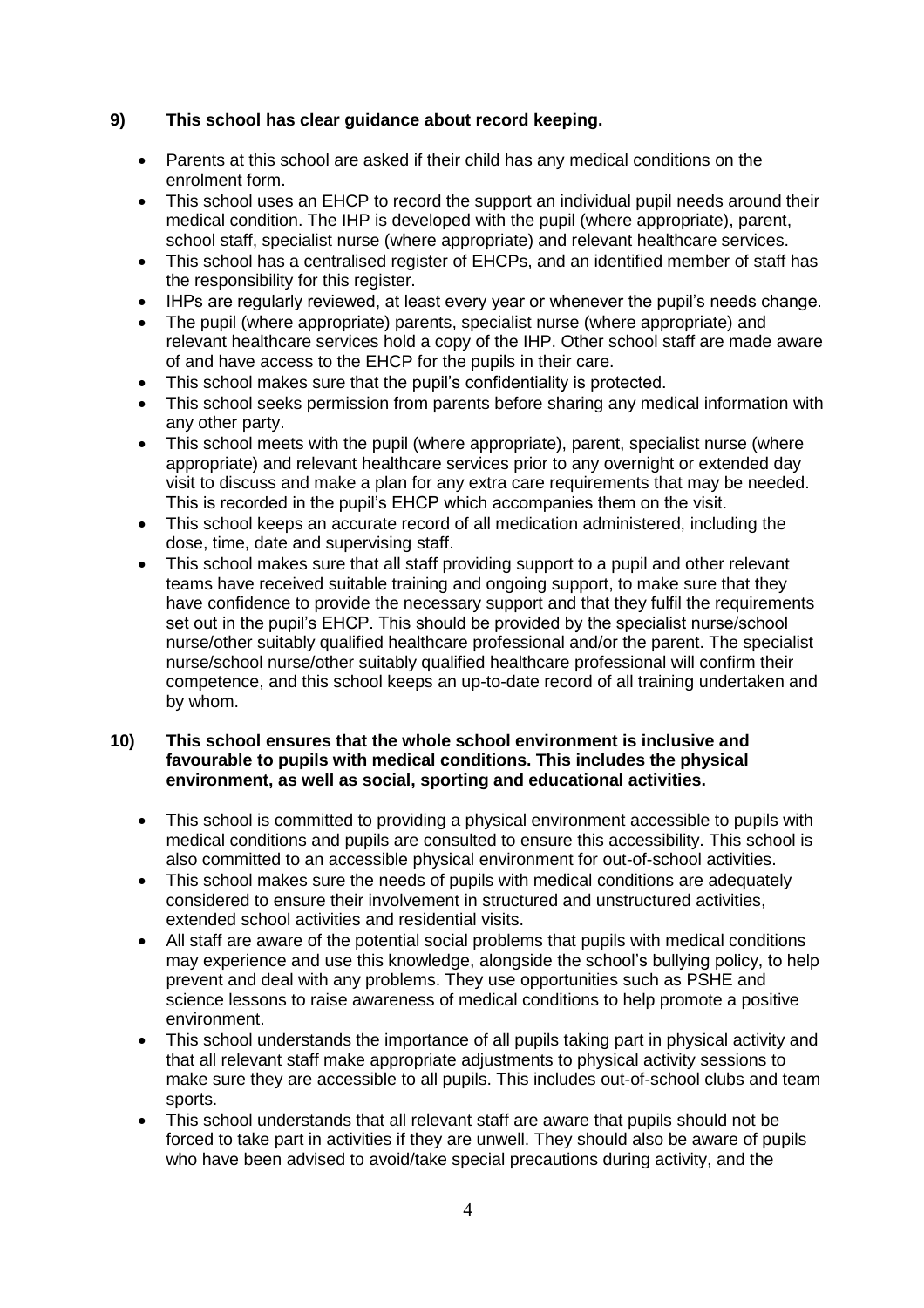potential triggers for a pupil's medical condition when exercising and how to minimise these.

- This school makes sure that pupils have the appropriate medication/equipment/food with them during physical activity.
- This school makes sure that pupils with medical conditions can participate fully in all aspects of the curriculum and enjoy the same opportunities at school as any other child, and that appropriate adjustments and extra support are provided.
- All school staff understand that frequent absences, or symptoms, such as limited concentration and frequent tiredness, may be due to a pupil's medical condition. This school will not penalise pupils for their attendance if their absences relate to their medical condition.
- This school will refer pupils with medical conditions who are finding it difficult to keep up educationally to the SENCO/ALNCO/Special Educational Needs Advisor who will liaise with the pupil (where appropriate), parent and the pupil's healthcare professional.
- Pupils at this school learn what to do in an emergency.
- This school makes sure that a risk assessment is carried out before any out-of-school visit, including work experience and educational placements. The needs of pupils with medical conditions are considered during this process and plans are put in place for any additional medication, equipment or support that may be required.

#### **11) This school is aware of the common triggers that can make common medical conditions worse or can bring on an emergency. The school is actively working towards reducing or eliminating these health and safety risks and has a written schedule of reducing specific triggers to support this.**

- This school is committed to identifying and reducing triggers both at school and on outof-school visits.
- School staff have been given training and written information on medical conditions which includes avoiding/reducing exposure to common triggers. It has a list of the triggers for pupils with medical conditions at this school, has a trigger reduction schedule and is actively working towards reducing/eliminating these health and safety risks.
- The IHP details an individual pupil's triggers and details how to make sure the pupil remains safe throughout the whole school day and on out-of-school activities. Risk assessments are carried out on all out-of-school activities, taking into account the needs of pupils with medical needs.
- This school reviews all medical emergencies and incidents to see how they could have been avoided, and changes school policy according to these reviews.
- **12) Where a child is returning to school following a period of hospital education or alternative provision (including home tuition), this school will work with the local authority and education provider to ensure that the child receives the support they need to reintegrate effectively.**
	- This school works in partnership with all relevant parties including the pupil (where appropriate), parent, school's governing body, all school staff, catering staff, employers and healthcare professionals to ensure that the policy is planned, implemented and maintained successfully.